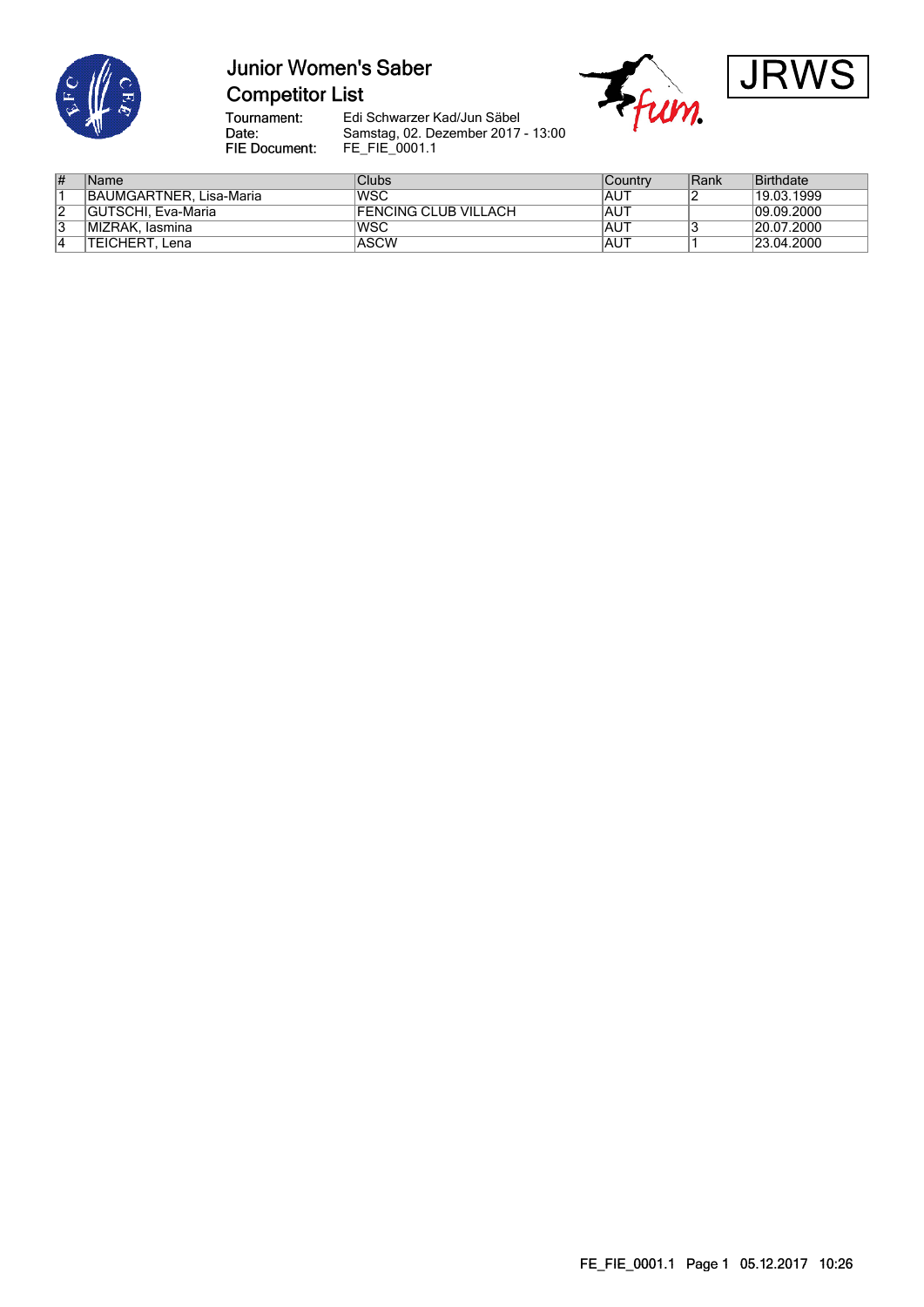

# **Junior Women's Saber**

### Seeding for Round #1 - Pool





Tournament:<br>Date: Edi Schwarzer Kad/Jun Säbel Samstag, 02. Dezember 2017 - 13:00 FIE Document: FE\_FIE\_0001.2

| Seed | Name                    | Club                        | ∣Countrv    | Rank | Notes |
|------|-------------------------|-----------------------------|-------------|------|-------|
|      | TEICHERT. Lena          | <b>ASCW</b>                 | <b>IAUT</b> |      |       |
| ۷    | BAUMGARTNER, Lisa-Maria | lwsc                        | <b>IAUT</b> |      |       |
| د    | MIZRAK, lasmina         | <b>WSC</b>                  | <b>IAUT</b> |      |       |
| 4    | GUTSCHI. Eva-Maria      | <b>FENCING CLUB VILLACH</b> | <b>IAUT</b> |      |       |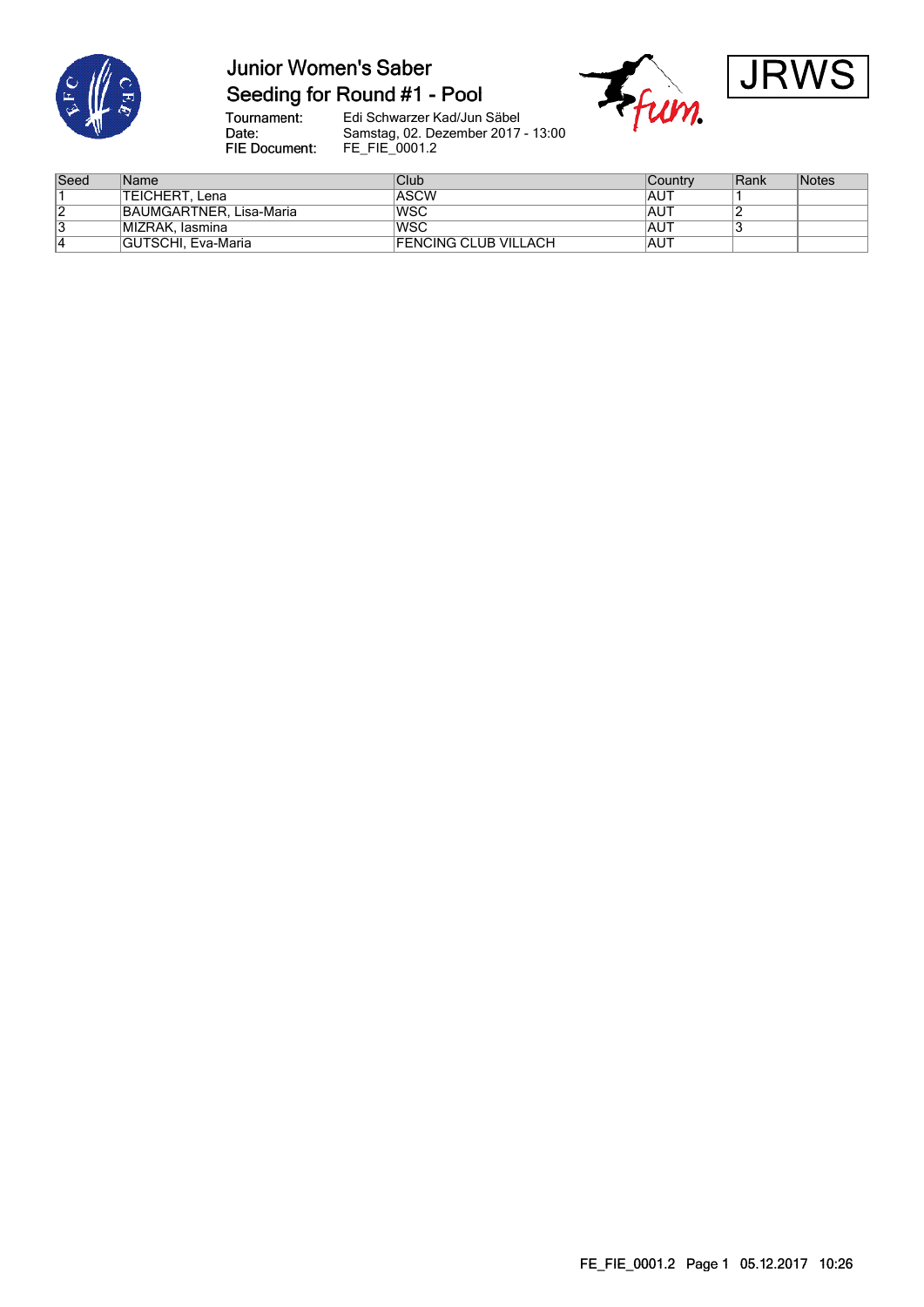

**T** 

### **Junior Women's Saber** Round #1 Pool Results





Tournament: Edi Schwarzer Kad/Jun Säbel Date: Samstag, 02. Dezember 2017 - 13:00 FIE Document: FE\_FIE\_0007

|                 |                         | Referee(s):                |   |                |                |                |                |                |               |    |                 |    |
|-----------------|-------------------------|----------------------------|---|----------------|----------------|----------------|----------------|----------------|---------------|----|-----------------|----|
|                 | 13:00                   |                            |   |                |                |                |                |                |               |    |                 |    |
| Name            |                         | <b>Affiliation</b>         | # |                | $\overline{2}$ | 3              | 4              | v              | V/M TS TR Ind |    |                 |    |
|                 | BAUMGARTNER, Lisa-Maria | WSC / AUT                  |   |                | V <sub>5</sub> | V5             | V5             | 3              | 1,00          | 15 | 8               |    |
| TEICHERT, Lena  |                         | ASCW / AUT                 | 2 | D <sub>2</sub> |                | V5             | D <sub>3</sub> | 1              | 0,33          | 10 | 13              | -3 |
|                 | GUTSCHI, Eva-Maria      | FENCING CLUB VILLACH / AUT | 3 | D4             | D <sub>3</sub> |                | D4             | $\bf{0}$       | 0,00          | 11 | 15 <sub>1</sub> | -4 |
| MIZRAK, lasmina |                         | WSC / AUT                  |   | D <sub>2</sub> | V5             | V <sub>5</sub> |                | $\overline{2}$ | 0,67          | 12 | 12              | 0  |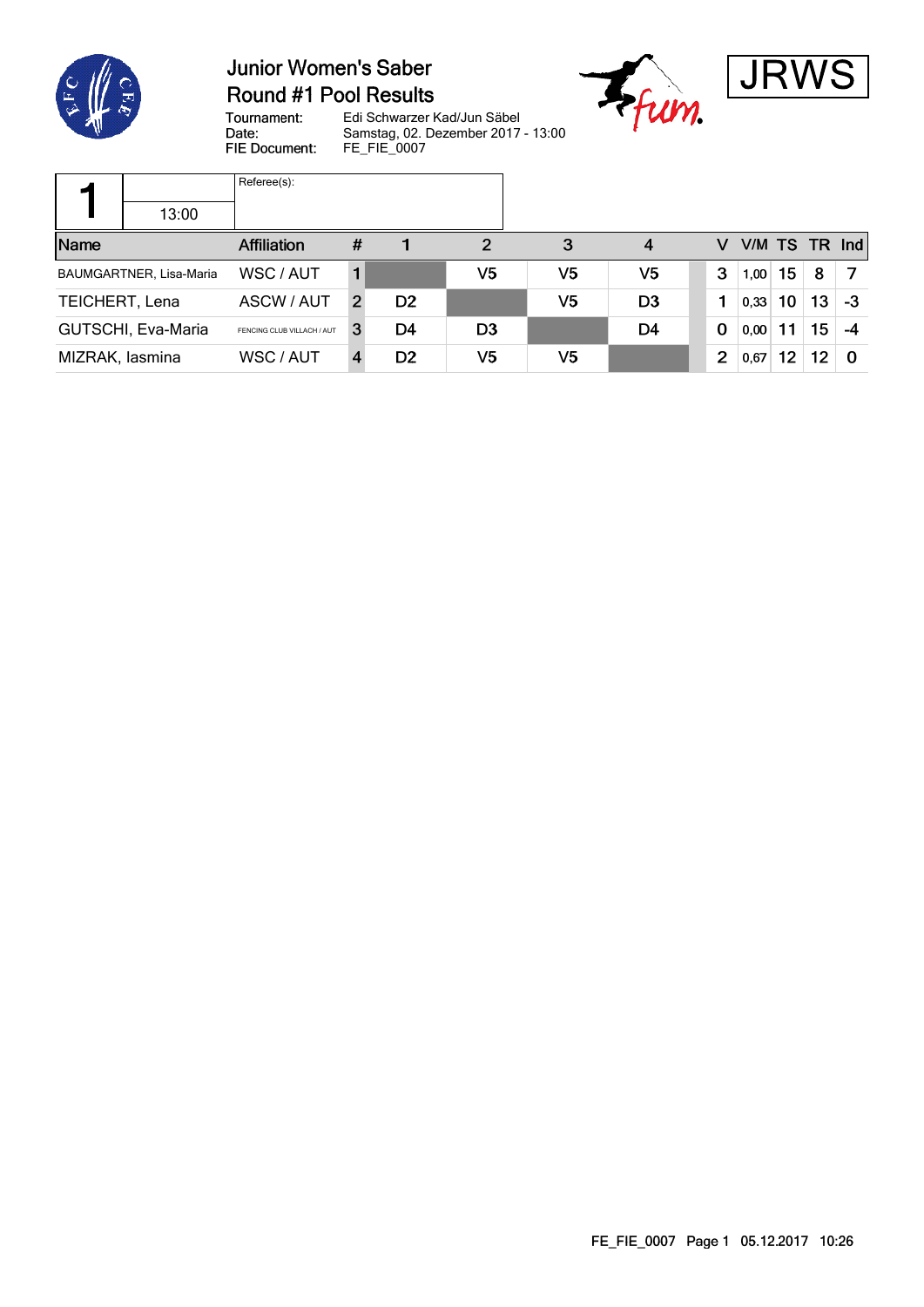

# **Junior Women's Saber**







Tournament:<br>Date: FIE Document:

Edi Schwarzer Kad/Jun Säbel Samstag, 02. Dezember 2017 - 13:00 FE\_FIE\_0008

| Seed | Name                    | Club                 | Country    | ΙV | V/M  | TS  | <b>TR</b> | llnd  | <i>Notes</i> |
|------|-------------------------|----------------------|------------|----|------|-----|-----------|-------|--------------|
|      | BAUMGARTNER, Lisa-Maria | lWSC                 | AUT        |    | .00  | 15  |           |       | Advanced     |
| 12   | MIZRAK, Iasmina         | WSC                  | AUT        |    | 0.67 | 12  |           | 0     | Advanced     |
| 13   | TEICHERT.<br>. Lena     | ASCW                 | <b>AUT</b> |    | 0.33 | .10 | 12<br>ں ا | ن-⊢   | Advanced     |
|      | GUTSCHI, Eva-Maria      | FENCING CLUB VILLACH | <b>AUT</b> | ັ  | 0.00 | 11  | 15        | I – 4 | Advanced     |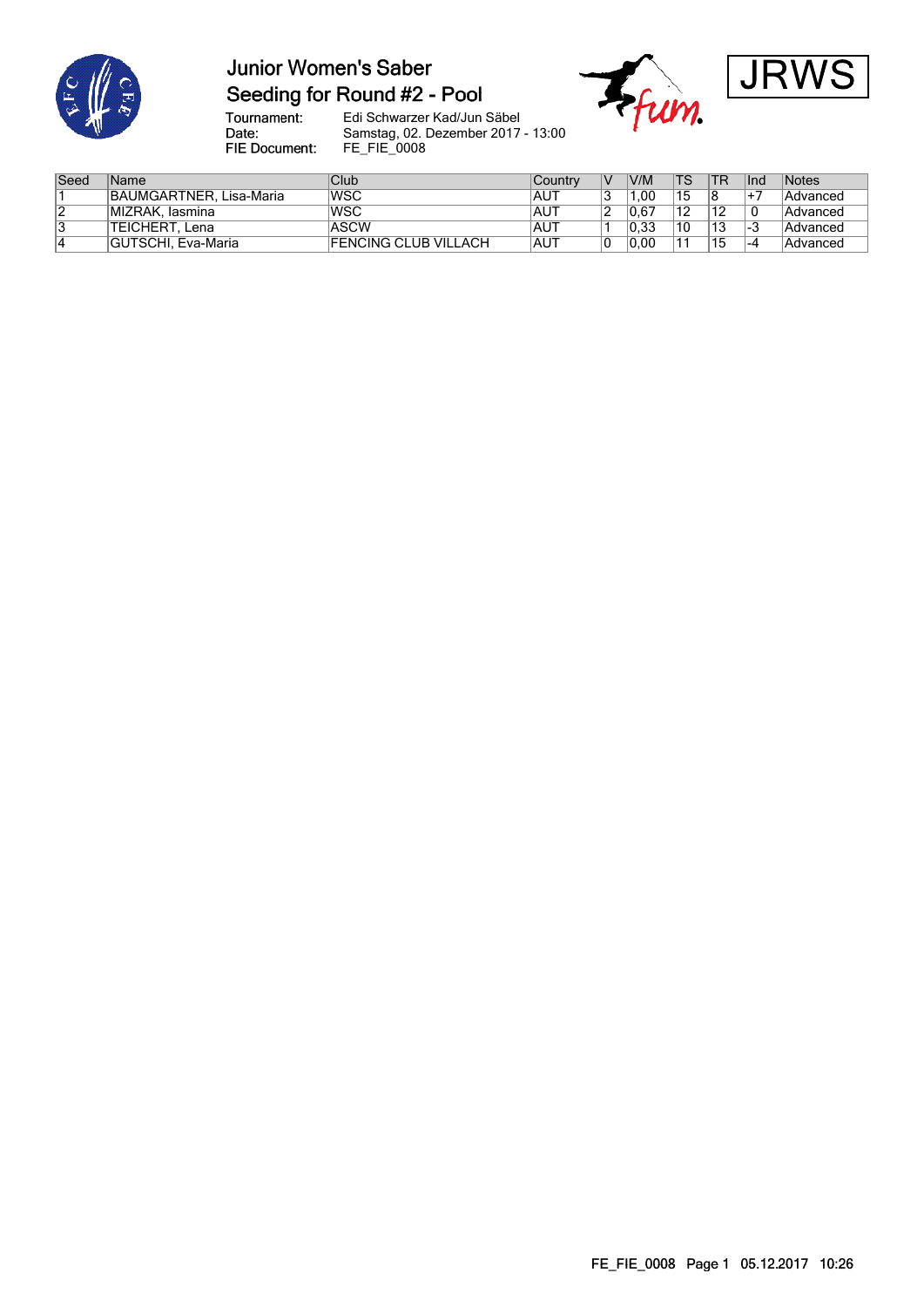

### **Junior Women's Saber Round #2 Pool Results**





Edi Schwarzer Kad/Jun Säbel Tournament: Date: Samstag, 02. Dezember 2017 - 13:00 FIE Document: FE\_FIE\_0007

|                 |                         | Referee(s):<br>BEREUTER, Roman (FUMM / AUT) |   |    |    |                |                |   |      |               |    |                 |
|-----------------|-------------------------|---------------------------------------------|---|----|----|----------------|----------------|---|------|---------------|----|-----------------|
| Name            |                         | Affiliation                                 | # |    | 2  | 3              | 4              | v |      |               |    | V/M TS TR $Ind$ |
|                 | BAUMGARTNER, Lisa-Maria | WSC / AUT                                   |   |    | D1 | D <sub>0</sub> | D1             | 0 | 0,00 | $\mathcal{P}$ |    | $15 - 13$       |
|                 | GUTSCHI, Eva-Maria      | FENCING CLUB VILLACH / AUT                  | 2 | V5 |    | D <sub>2</sub> | D <sub>3</sub> |   | 0,33 | 10            | 11 |                 |
| TEICHERT, Lena  |                         | ASCW / AUT                                  | 3 | V5 | V5 |                | D1             | 2 | 0,67 | 11            |    |                 |
| MIZRAK, lasmina |                         | WSC / AUT                                   |   | V5 | V5 | V5             |                | 3 | 1,00 | 15            | 5  | 10              |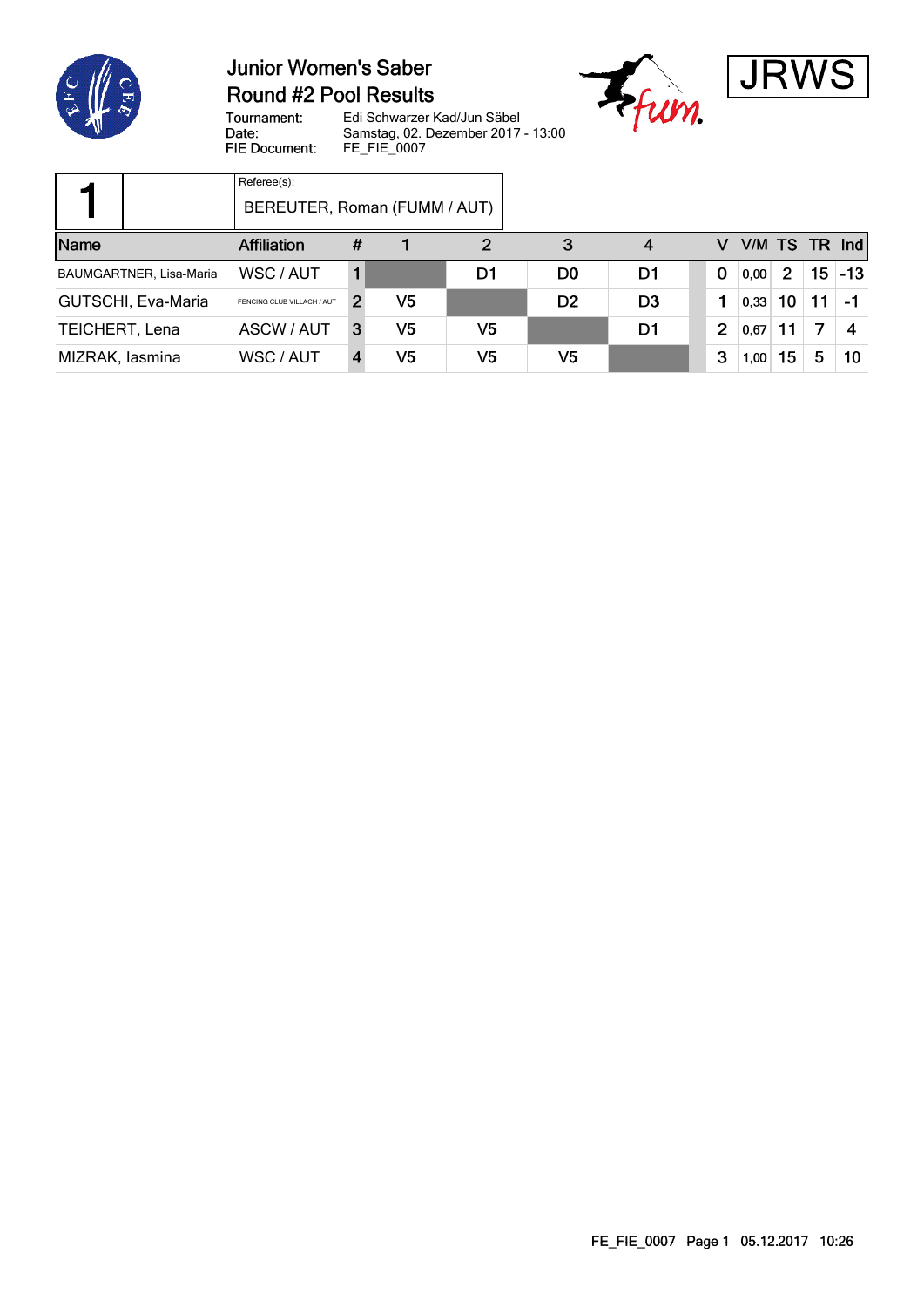

### **Junior Women's Saber** Seeding for Round #3 - DE





Tournament:<br>Date: FIE Document:

Edi Schwarzer Kad/Jun Säbel Samstag, 02. Dezember 2017 - 13:00 FE\_FIE\_0008

| Seed | Name                      | Club                        | Country    | IV      | V/M  | TS.            | <b>TR</b> | <b>I</b> nd      | Notes           |
|------|---------------------------|-----------------------------|------------|---------|------|----------------|-----------|------------------|-----------------|
|      | MIZRAK, Iasmina           | <b>IWSC</b>                 | AUT        | 5       | 0.83 |                | - -       | $+10$            | Advanced        |
| ∣∠   | <b>TEICHERT</b><br>. Lena | <b>ASCW</b>                 | AUT        | G<br>IJ | 0.50 | 21             | 20        | $+$ <sup>-</sup> | Advanced        |
| 13   | BAUMGARTNER, Lisa-Maria   | <b>WSC</b>                  | AUT        | 2<br>IJ | 0.50 |                | 23        | 1-6              | Advanced        |
|      | GUTSCHI, Eva-Maria        | <b>FENCING CLUB VILLACH</b> | <b>AUT</b> |         | v.   | 2 <sup>1</sup> | 26        | -5               | <b>Advanced</b> |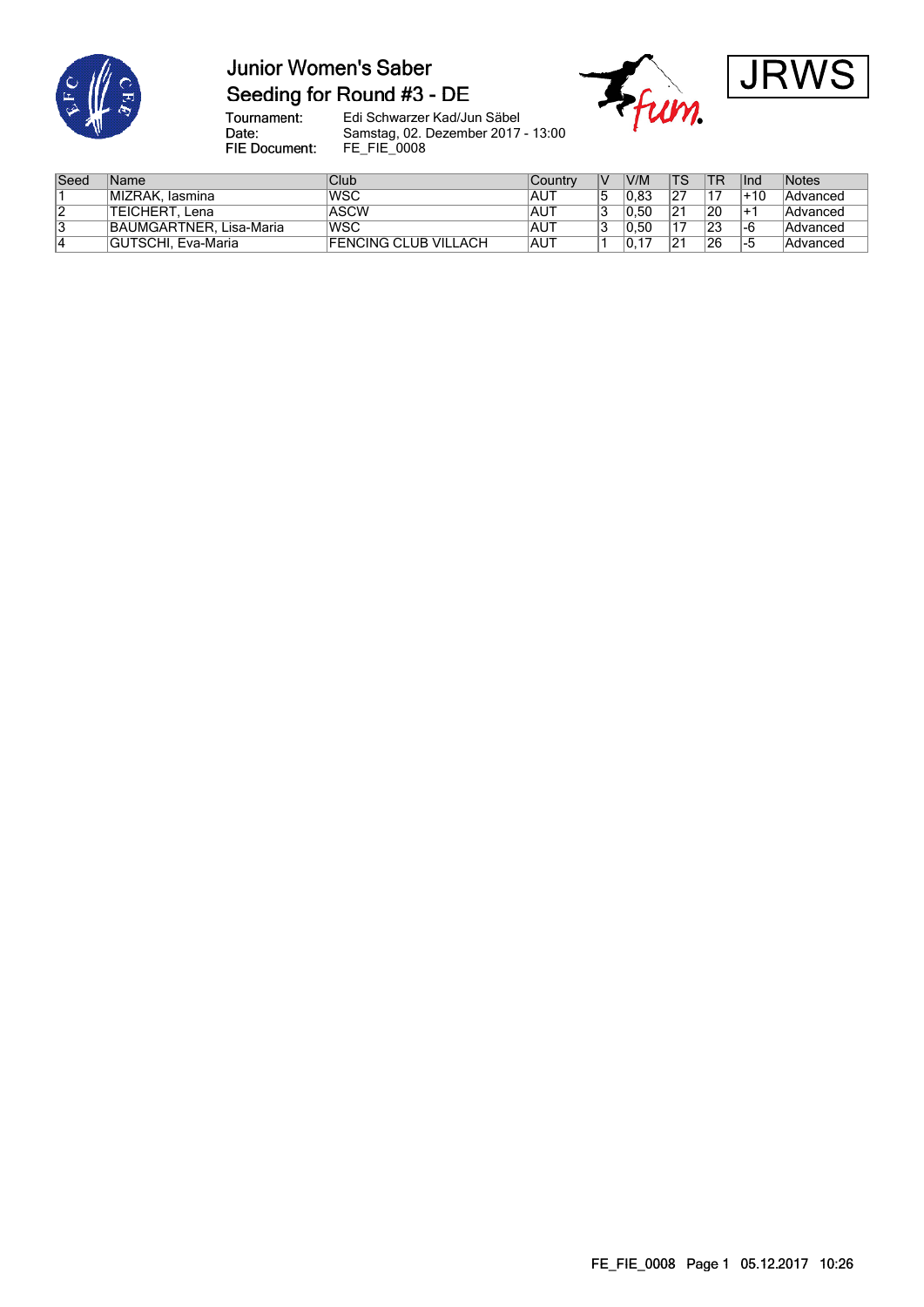#### Junior Women's Saber - Round #3 - DE (Table of 4)



| Semi-Finals                                          | Finals                                     |                                              |
|------------------------------------------------------|--------------------------------------------|----------------------------------------------|
| (1) MIZRAK, lasmina<br>WSC/AUT                       | 1) MIZRAK, lasmina                         |                                              |
| (4) GUTSCHI, Eva-Maria<br>FENCING CLUB VILLACH / AUT | 15 - 14<br>Ref: OPRZEDEK, Maximilian (AUT) | 1) MIZRAK, lasmina                           |
| (3) BAUMGARTNER, Lisa-Maria<br>WSC/AUT               | (2) TEICHERT, Lena                         | $15 - 13$<br>Ref: OPRZEDEK, Maximilian (AUT) |
| 2) TEICHERT, Lena<br>ASCW / AUT                      | 15 - 11<br>Ref: OPRZEDEK, Maximilian (AUT) |                                              |

FE\_FIE\_0011 Page 1 05.12.2017 10:26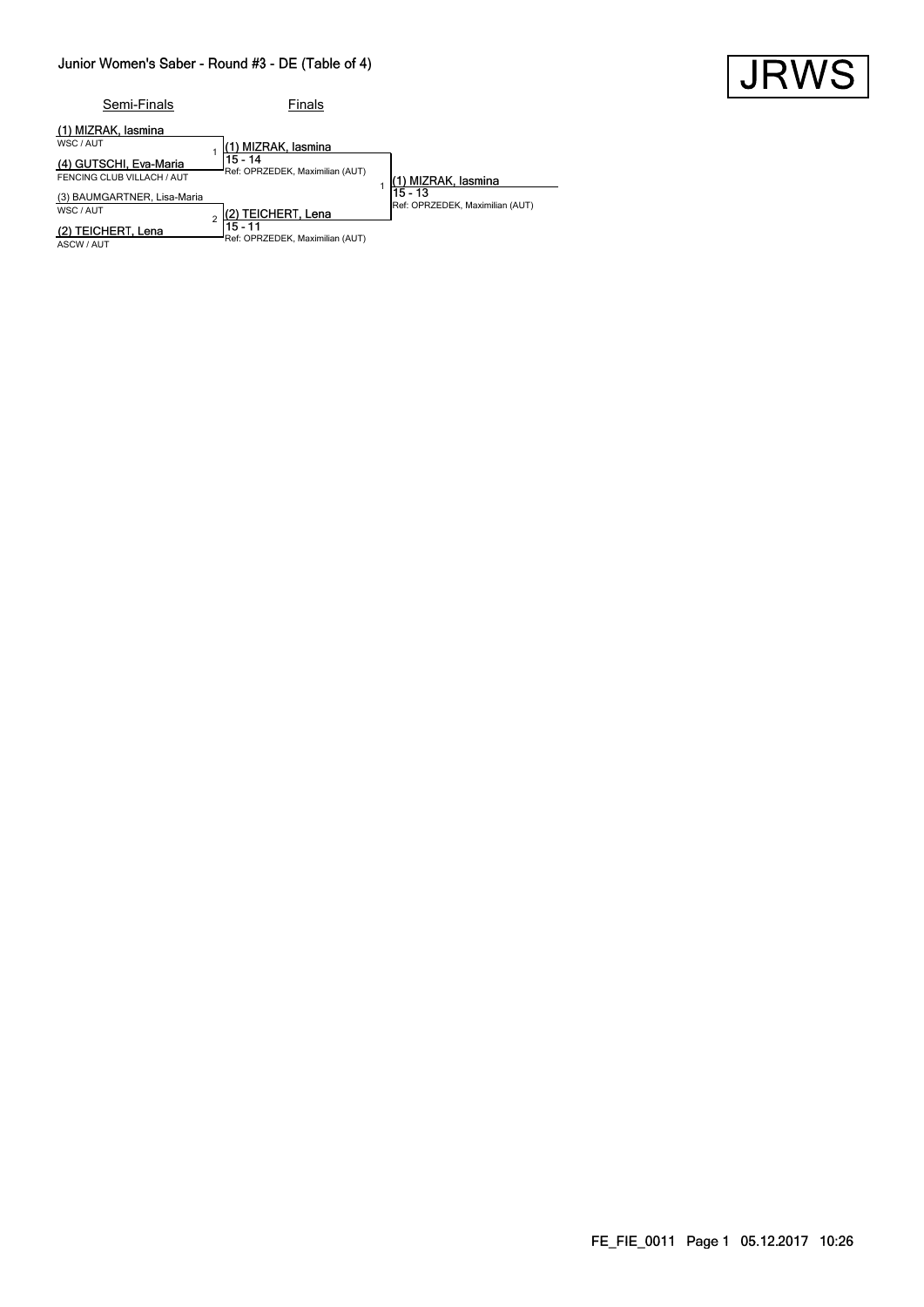

# **Junior Women's Saber Final Ranking**



Tournament:<br>Date: FIE Document:

Edi Schwarzer Kad/Jun Säbel Samstag, 02. Dezember 2017 - 13:00 FE\_FIE\_0012

| Place | Name                    | Country     | Birthdate  |
|-------|-------------------------|-------------|------------|
|       | MIZRAK. Iasmina         | <b>IAUT</b> | 20.07.2000 |
| ے     | TEICHERT, Lena          | <b>IAUT</b> | 23.04.2000 |
| 3T    | GUTSCHI, Eva-Maria      | <b>IAUT</b> | 09.09.2000 |
| 3T    | BAUMGARTNER, Lisa-Maria | <b>IAUT</b> | 19.03.1999 |